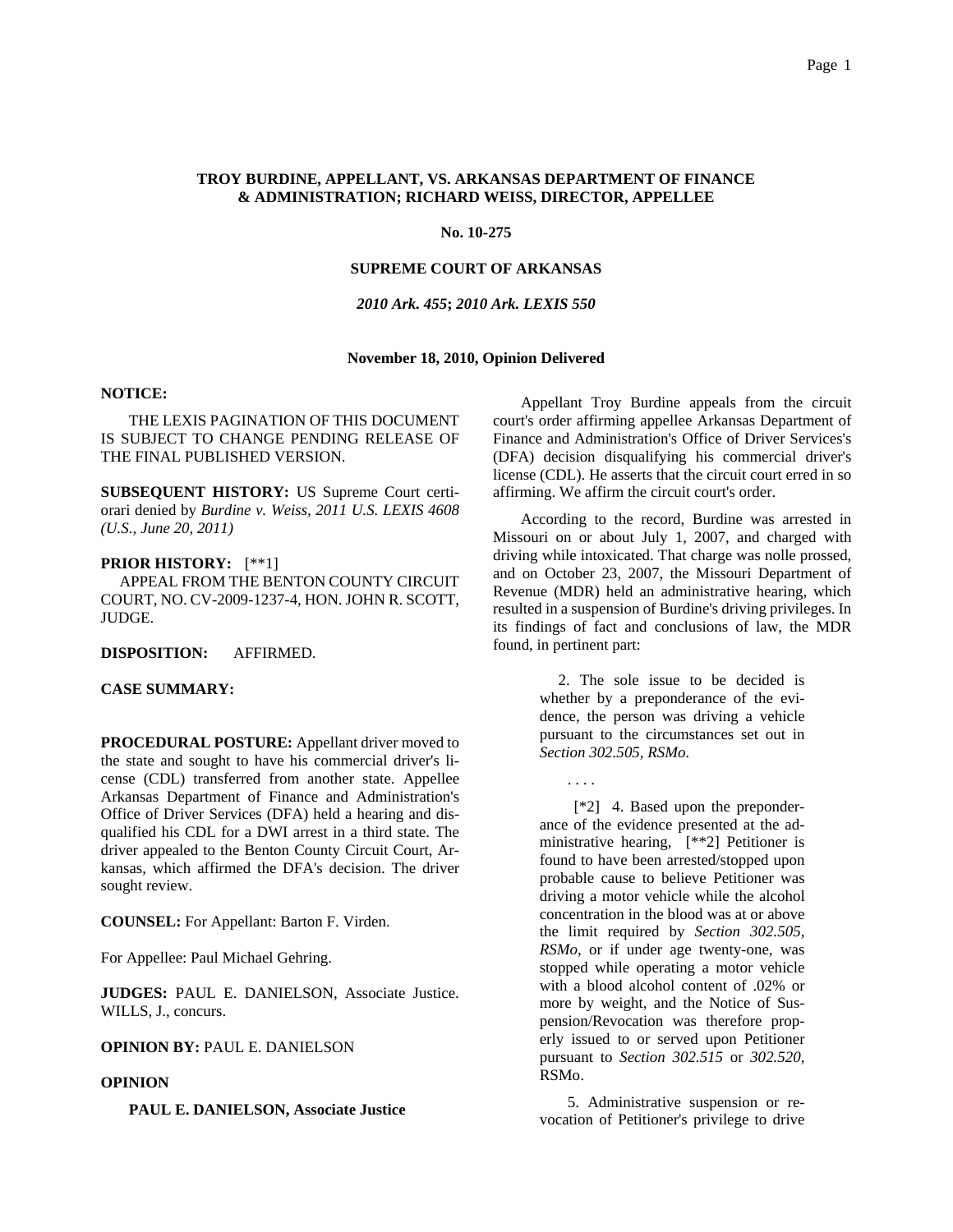in the State of Missouri is required by *Sections 302.505* and *302.525*, RSMo. 1

1 Burdine did not appeal the administrative decision to the Missouri circuit court.

Burdine subsequently moved to Arkansas and requested that his CDL be transferred from Oklahoma. On February 3, 2009, DFA notified Burdine that his commercial driving privilege would be disqualified on February 17, 2009, "for serious traffic violation(s)." It further notified him that a hearing had been scheduled for him on the same date. Subsequent notifications were also sent, and, eventually, a hearing was held on April 21, 2009. A hearing summary was then issued, [\*\*3] which stated, in pertinent part:

#### STATUTE NUMBER AND CON-CLUSION OF LAW:

*§ 27-23-112* requires disqualification of commercial driving privilege for 1 year for a first offense of DWI, CMV DWI @.04, or refuse test *IAW § 27-23-112(b)(1)(B)* and *IAW § 27-23-103(9)*. "Conviction" means an unvacated adjudication of guilt, a determination that a person has violated or failed to comply with the law in a court of original jurisdiction or by an authorized administrative tribunal.

# DECISION OF HEARING OFFIC-ER:

This is a contested hearing. Atty Bickett states that there is no conviction on licensee's driving record. The DWI in Missouri was dismissed by prosecutor nolle pros. The Office states the Missouri Dept. of Rev constitutes a "conviction" of the Missouri DUI offense for the purposes of disq. of licensee's commercial driving privileges and because Missouri did not take action on the CDL, AR must impose the disq. pursuant to *§ 384.206* & *§ 384.231* of the Federal Motor Carrier Safety Regulations. Atty Bickett said the interpretation of the fed codes as listed above are misinterpreted in whole or by part. Atty Bickett states that Missouri did in fact impose a restriction of [\*3] licensee's driving privileges [\*\*4] therefore Arkansas must give full faith and credit to Missouri's decisions. Under the codes listed above, further reading of the codes does not disqualify licensee. The Office will uphold the disqualification.

REINSTATEMENT REQUIRE-MENT:

May surrender CDL and downgrade to an NCL. CDL is disqualified from 04/21/09 to 04/21/10. Must retest to qualify for new CDL.

On April 21, 2009, Burdine filed a petition for de novo review in the circuit court. In it, Burdine asserted that the State could not meet its burden of proving that his driving privileges should be disqualified as a result of his arrest for DWI, which charges were dismissed with prejudice, and prayed that his CDL privileges be reinstated during the pendency of the circuit court's review. <sup>2</sup> DFA answered that the dismissal of Burdine's criminal charge was immaterial due to the fact that Missouri law provided that the disposition of criminal charges shall not affect the suspension or revocation of an individual's driver's license. It further contended that its hearing officer correctly determined that disqualification of Burdine's driving privileges was required.

> 2 The circuit court did order a reinstatement of Burdine's commercial [\*\*5] driving privileges and stayed his disqualification that same day.

A hearing was held on Burdine's petition on November 3, 2009, at which time the circuit court heard arguments from both parties and ruled orally from the bench:

> The record is also deficient as to whether or not Missouri told Oklahoma of the administrative tribunal's findings of fact and conclusions of law suspending the plaintiff's driver's license from November 14th, 2007 to February 12th, 2008. It is the finding of this Court that the Missouri agency was an authorized administrative tribunal, and that its finding is tantamount to a conviction.

> Oklahoma did not suspend the plaintiff's commercial driver's license as man - mandated by the *Code of Federal Regulation*. When the plaintiff began the renewal [\*4] process in Arkansas in January 2009, all of the hands shook and the defendant's convict -- the plaintiff's conviction in Missouri became known. Arkansas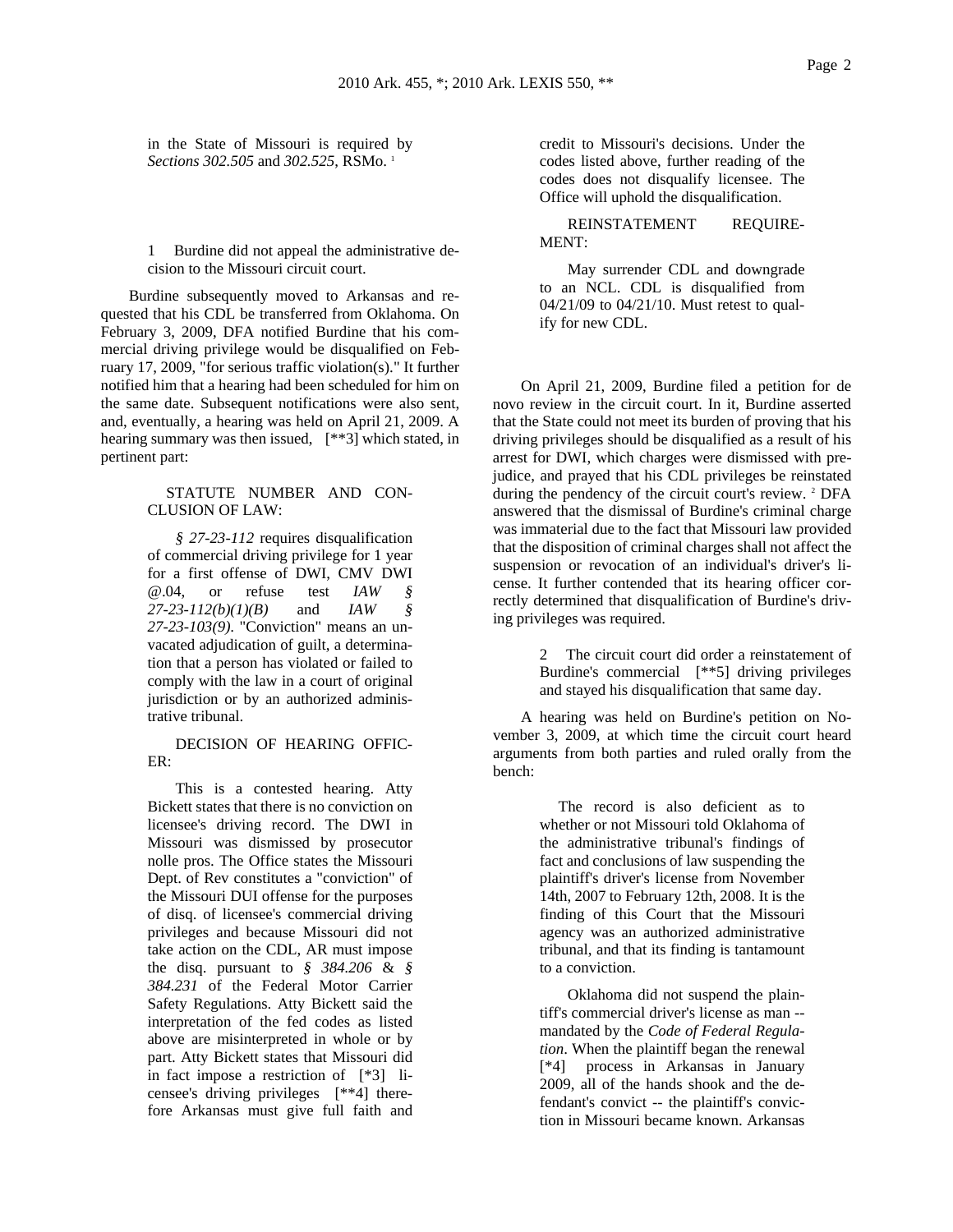suspended his driver's license. That suspension was reduced to the Driver Control Hearing Summary, Plaintiff's Exhibit 1.

It is the finding of this Court that the Department of Finance and Administration Office of Driver Services' suspension is to be upheld for a period of [\*\*6] nine months from the entry of an order in this matter, giving the plaintiff credit for the uncontroverted suspension he experienced from November 14th, 2007 to February 12th, 2008.

On November 30, 2009, the circuit court issued its order, in which it found, in pertinent part:

> 3. As a result of Petitioner's July 1, 2007 arrest for DWI, in an October 30, 2007 administrative proceeding before the Missouri Department of Revenue (MDOR), the MDOR suspended Petitioner's driving privileges for a period of three (3) months. The October 30, 2007 administrative decision constitutes a "conviction" of his July 1, 2007 arrest for DWI for purposes of Petitioner's CDL. Neither the MDOR or the State of Oklahoma disqualified Petitioner's CDL.

> 4. Petitioner transferred his CDL to the State of Arkansas on January 22, 2009. Respondent searched Petitioner's driving record and determined neither the MDOR or the State of Oklahoma disqualified Petitioner's CDL as a result of his July 1, 2007 arrest for DWI. Pursuant to *49 C.F.R. §§ 384.206* and *384.231*, Respondent notified Petitioner that his CDL would be disqualified by Respondent for one (1) year.

> 5. On April 21, 2009, Respondent's Office of Driver Control issued [\*\*7] its administrative decision disqualifying Petitioner's CDL for one (1) year.

> 6. This Court hereby affirms the April 21, 2009 decision of Respondent's Office of Driver Control disqualifying Petitioner's CDL. Petitioner's commercial driver's license (CDL) shall be disqualified for one (1) year, with credit for three (3) months already served. The disqualification of Petitioner's CDL shall commence upon the filing of this Order with the Circuit Clerk.

The circuit court also entered an order staying Burdine's disqualification pending any appeal. Burdine filed a timely notice of appeal and now appeals.

In this appeal, Burdine challenges the circuit court's order affirming the disqualification of his CDL by DFA's Office of Driver Services. Specifically, Burdine argues that the [\*5] suspension of his driver's license in Missouri was not a conviction for driving while intoxicated warranting disqualification. He contends that the MDR's administrative finding of DUI was not a conviction under Arkansas law, and, he asserts, the Federal Motor Carrier Safety Regulations require a one-year suspension only when a person is convicted of driving under the influence of alcohol as defined by state law. In addition, [\*\*8] he maintains that any consideration of the MDR administrative finding as a conviction was a violation of his due-process rights. DFA avers that Burdine's CDL was properly disqualified in accordance with federal regulations. It maintains that upon receipt of Burdine's application for transfer of his CDL, it requested his record in accord with *49 C.F.R. § 384.206(a)(2)* and discovered the Missouri administrative DUI. It urges that in order to comply with federal law, it was required to disqualify Burdine's CDL due to his DUI conviction, no previous disqualification for the conviction had occurred. It further points out that Arkansas statutory law does not control, as it imposed a federally mandated disqualification comporting with federal regulations.

Burdine appealed to the circuit court pursuant to *Ark. Code Ann. § 27-16-913(a)* (Repl. 2008), which permits

> [HN1] [a]ny person denied a license or whose license has been suspended or revoked by the Office of Driver Services, within thirty (30) days of receipt of the decision by the office to deny, suspend, or revoke the license, may file a de novo petition of review in the Pulaski County Circuit Court or the circuit court in the county where the [\*\*9] licensee or interested person resides.

[HN2] Pursuant to the statute, the circuit court is vested with jurisdiction to determine whether the petitioner is entitled to a license or whether the decision of the hearing officer should be [\*6] affirmed, modified, or reversed. *See Ark. Code Ann. § 27-16-913(d)*. We must review the circuit court's order and determine whether the circuit court's findings were clearly erroneous. *See Ark. R. Civ. P. 52(a)* (2010). A finding is clearly erroneous when, although there is evidence to support it, the reviewing court based on the entire evidence is left with a firm conviction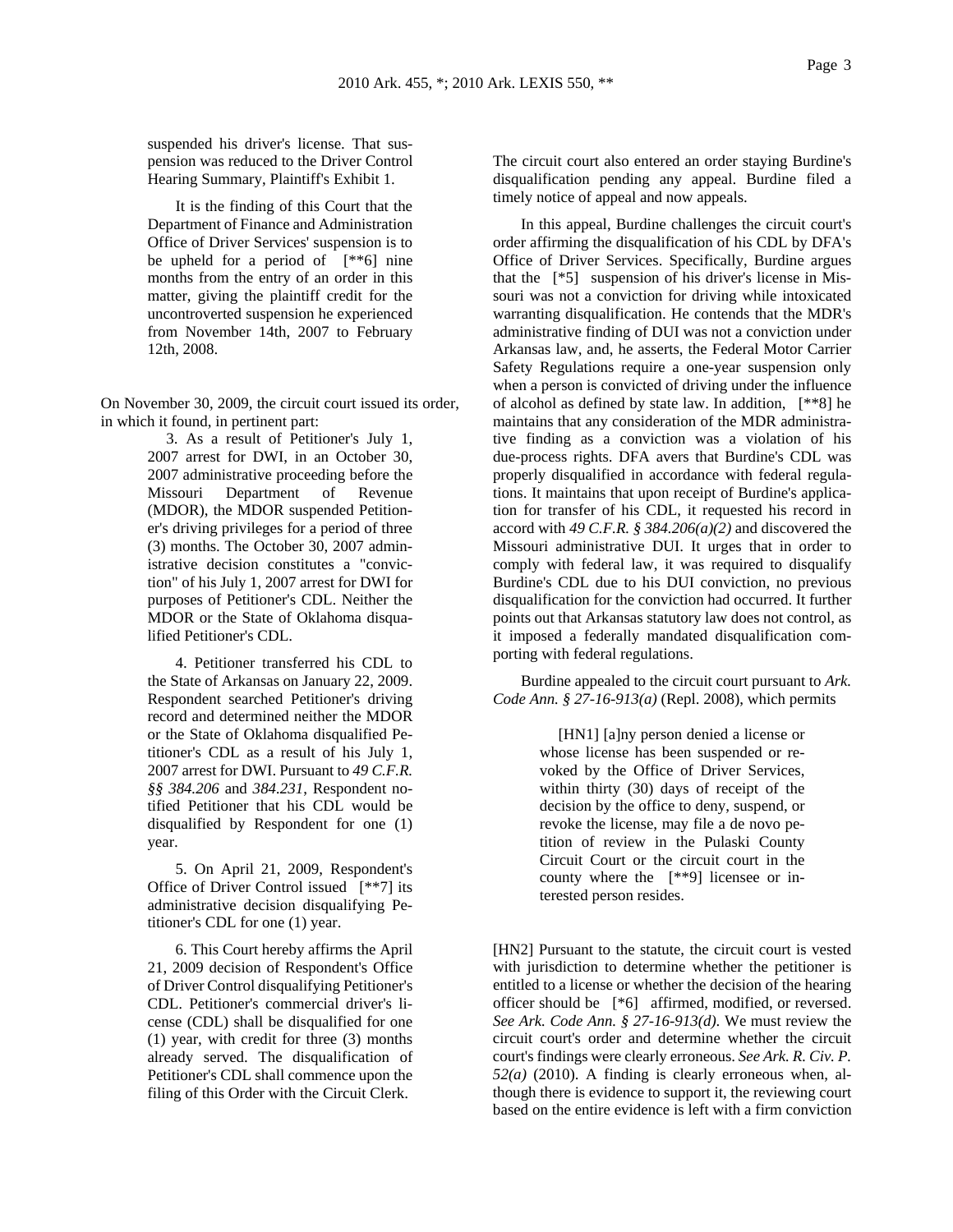that a mistake has been committed. *See PH, LLC v. City of Conway, 2009 Ark. 504, S.W.3d* . Disputed facts and determinations of credibility are within the province of the fact-finder. *See id*.

[HN3] *Arkansas Code Annotated § 27-23-108(a)(1)(A)* (Repl. 2008) provides that

> [*t*]*o the extent permitted by federal law and regulation*, a person may be issued a commercial driver license only if that person has:

> (i) Passed a knowledge and skills test for driving a commercial motor vehicle that complies with minimum federal standards established by federal regulation enumerated in *49 C.F.R., part 383*, sub-parts [\*\*10] G. and H.; and

> (ii) *Satisfied all other requirements imposed by state or federal law or regulation*.

(Emphasis added.) Part 384 of Title 49 of the *Code of Federal Regulations* governs state compliance with commercial driver's license programs. Its purpose is "to ensure that the States comply" with the Commercial Motor Vehicle Safety Act of 1986, *49 U.S.C. § 31311(a)*, and the part includes "the minimum standards for the actions States must take to be in substantial compliance" with the requirements of *§ 31311(a)*. *49 C.F.R. §*   $384.101(a)$ ,  $b(1)$ ). <sup>3</sup> The rules in the part apply to all states. *See 49 C.F.R. § 384.103*.

> 3 The State of Arkansas has recognized and implemented the Commercial Motor Vehicle Safety Act of 1986 through the enactment of the Arkansas Uniform Commercial Driver License Act. *See Ark. Code Ann. §§ 27-23-101 -- 27-23-126* (Repl. 2008 & Supp. 2009). In addition, "[a]ll rules and safety regulations now or hereafter prescribed and adopted by the U.S. Department of Transportation, Federal Highway Administration, applicable to motor vehicles under the Federal Motor Carrier Safety Regulations as found in *49 C.F.R. Parts 383 through 399*, not [\*\*11] in conflict with the laws of the State of Arkansas," were adopted and prescribed "as the safety rules and regulations applicable to the interstate and intrastate operations of motor vehicles under the jurisdiction of" the Arkansas Highway and Transportation Commission. 001-00-004 Ark. Code R. 17.1 (Weil 2000).

 [\*7] [HN4] Pursuant to *49 C.F.R. § 384.206(a)(2)*, an issuing state, prior to the initial or transfer issuance of a CDL, must require an applicant to provide the names of all states in which the applicant was previously licensed and request a complete driver record from all states in which the applicant was licensed within the previous ten years. In the event a state obtains adverse information regarding the applicant, the state must "promptly implement the disqualifications." *49 C.F.R. § 384.206(b)(2)*. DFA did so in the instant case.

In this case, the search of Burdine's driver records by DFA revealed the administrative DUI from Missouri, but no disqualification record. [HN5] Under *49 C.F.R. § 384.215*, a state must disqualify from operating a commercial motor vehicle for no less than one year each person who is convicted of a disqualifying offense, as specified in *49 C.F.R. § 383.51*. Table 1 of [\*\*12] *§ 383.51* provides that if a driver operates a motor vehicle and is convicted of "[b]eing under the influence of alcohol as prescribed by State law," the CDL holder must be disqualified from operating a commercial motor vehicle for "1 year" for a first conviction "while operating a non-CMV."

While Burdine argues that his administrative DUI did not constitute a conviction, his argument is without merit, as [HN6] *49 C.F.R. § 383.5* defines "conviction" as

> an unvacated adjudication of guilt, or a determination that a person has violated or failed to comply with the law in a court of original jurisdiction or by an authorized administrative tribunal, an unvacated forfeiture of bail or collateral deposited to secure [\*8] the person's appearance in court, a plea of guilty or nolo contendere accepted by the court, the payment of a fine or court cost, or violation of a condition of release without bail, regardless of whether or not the penalty is rebated, suspended, or probated.

Here, the finding by the MDR, an administrative tribunal, was that Burdine had violated or failed to comply with Missouri law; thus, the finding was a conviction for purposes of the federal regulations. 4 According to the records [\*\*13] obtained by DFA, no disqualification had been previously implemented for Burdine's DUI conviction by the MDR, as required by the foregoing regulations. For that reason, DFA disqualified Burdine's CDL for one year, as required by the federal regulations recognized and adopted by this state and set forth above. The circuit court so found, and we cannot say that it clearly erred in doing so.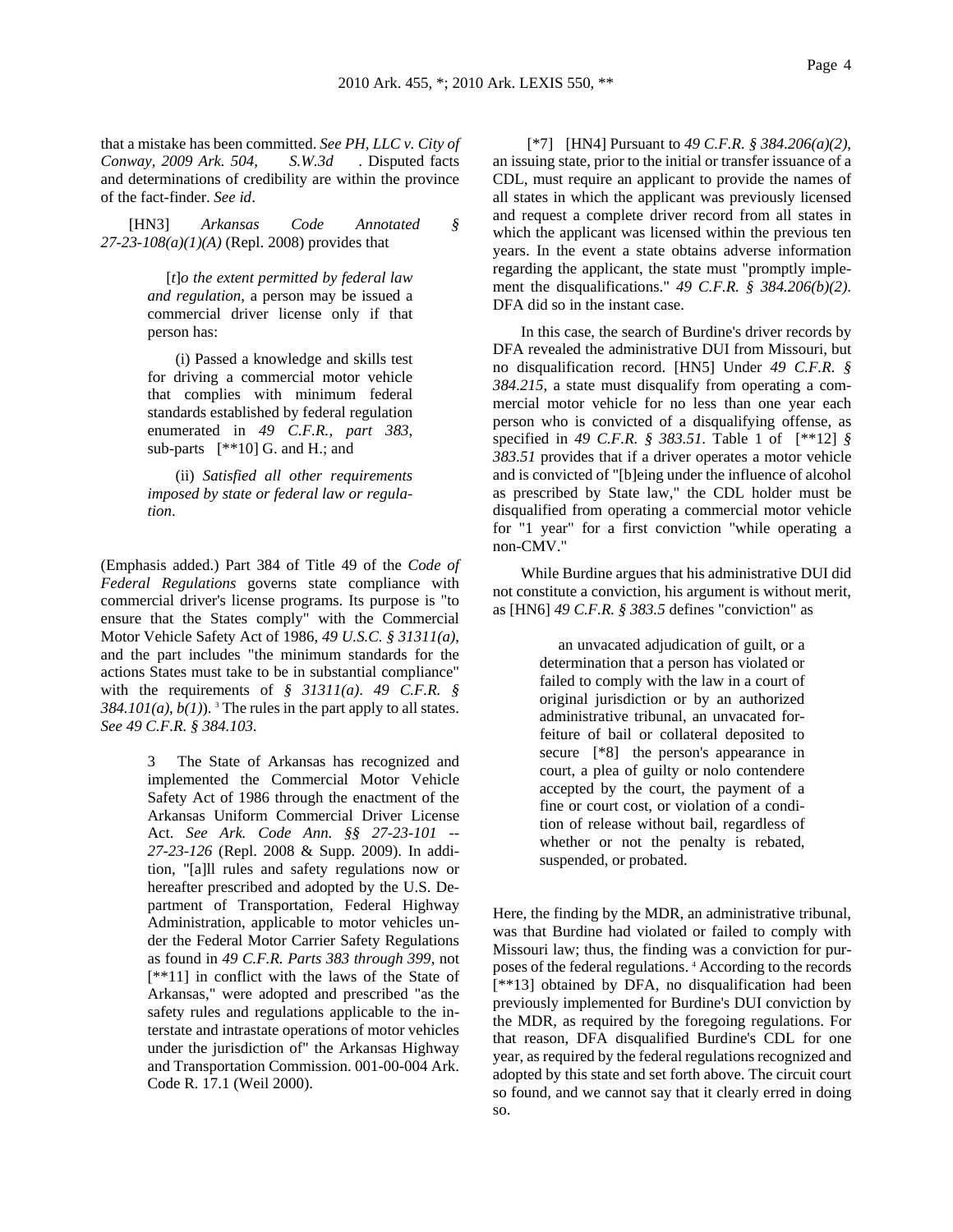4 Burdine argues in his brief to this court that Arkansas law does not recognize an administrative suspension as a conviction for the criminal offense of driving while intoxicated. However, while not pertinent to our analysis, we note that for purposes of the Arkansas Uniform Commercial Driver License Act,

> "[c]onviction" or "convicted" means an unvacated adjudication of guilt, a determination that a person has violated or failed to comply with the law in a court of original jurisdiction or by an authorized administrative tribunal, an unvacated forfeiture of bail or collateral deposited to secure the person's appearance in court, a plea of guilty or nolo contendere accepted by the court, the payment of a fine, court cost, or court order, or violation of a condition of release without bail, regardless [\*\*14] of whether or not the penalty was rebated, suspended, or prorated.

*Ark. Code Ann. § 27-23-103(9)* (Supp. 2009). We further note that the Missouri Supreme Court has also held, for purposes of Missouri's Commercial Driver's License Act, that the suspension of one's base driver's license constitutes a conviction for driving under the influence of alcohol, which is a first violation meriting disqualification of a person's commercial driver's privilege for a period of not less than one year. *See Strup v. Director of Revenue, 311 S.W.3d 793 (Mo. 2010)*.

[HN7] Pursuant to *Ark. Code Ann. § 27-23-108(c)* (Repl. 2008),

> [a] commercial driver license, special commercial license, restricted commercial license, temporary commercial license, provisional commercial license, or commercial driver [\*9] instruction permit may not be issued to a person while the person is subject to a disqualification from driving a commercial motor vehicle, or while the person's driver license is suspended, revoked, or cancelled in any state; nor may a commercial driver license be issued to a person who has a commercial driver license or any other driver license issued by any other state unless the person

first surrenders all such licenses, [\*\*15] which must be returned to the issuing state(s) for cancellation.

Because the record demonstrates that Burdine was subject to a disqualification from driving a commercial motor vehicle, it is clear to this court that the circuit court did not err in finding that the DFA properly disqualified Burdine's CDL.

While Burdine also appears to raise a due-process argument, our review of the record reveals that he failed to raise and develop that argument before the circuit court. It is well settled that [HN8] this court will not address an argument raised for the first time on appeal, even a constitutional argument. *See Davis v. State, 2009 Ark. 478, S.W.3d* ; *Hatchell v. Wren, 363 Ark. 107, 211 S.W.3d 516 (2005)*. For all of the foregoing reasons, we affirm the circuit court's order.

Affirmed.

WILLS, J., concurs.

### **CONCUR BY:** WILLS

## **CONCUR**

WILLS, Justice, concurring. The majority attempts to resolve this controversy by reference to federal law alone. I cannot agree with that analysis because the federal regulations require reference to disqualifying offenses "as prescribed by state law." In my view, the majority implicitly relies on Missouri law to determine this controversy. I believe that the application of Arkansas [\*\*16] law would require reversal of the circuit court's decision, but [\*10] we have not been presented with any sufficient basis to apply Arkansas law to this controversy. I therefore reluctantly concur in the opinion.

The majority concludes that the Missouri Department of Revenue (MDR) found that Burdine violated or failed to comply with Missouri law and that such finding constituted a conviction. ("The finding by the MDR, an administrative tribunal, was that Burdine had violated or failed to comply with Missouri law.") The actual finding that the MDR made, however, was that Burdine was "found to have been arrested/stopped upon probable cause to believe [he] was driving a motor vehicle while the alcohol concentration in the blood was at or above [the limit required by Missouri law]." The Department then stated merely that "[a]dministrative suspension or revocation . . . is required by *Sections 302.505* and *302.520* RSMo." I cannot agree that the finding of the MDR, standing alone, evidences a violation of Missouri law or that it is "tantamount" to a conviction of a "disqualifying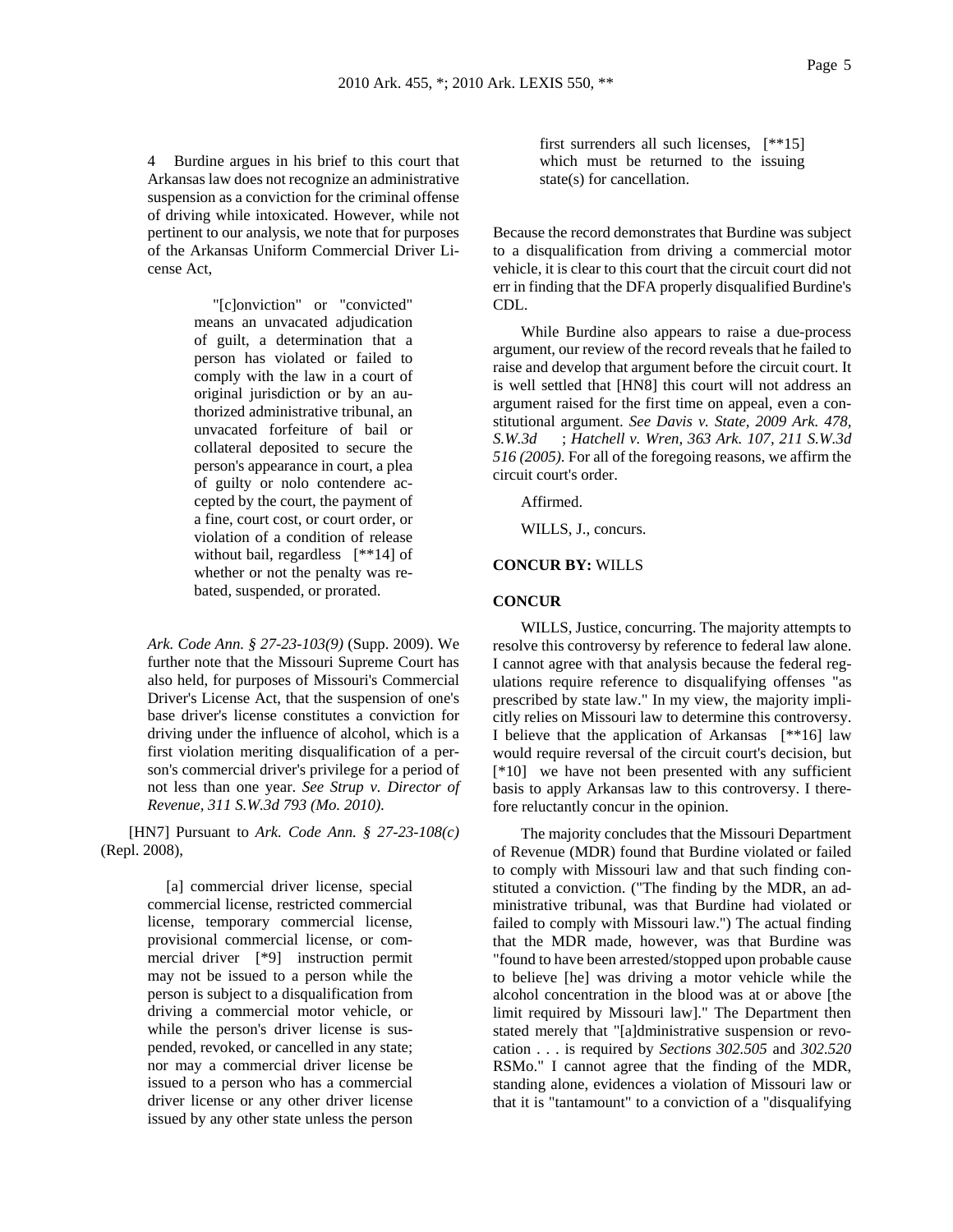offense." Deeper reference to federal law and the laws of Missouri is necessary to reach that conclusion.

As an initial [\*\*17] matter, the pertinent federal regulations require a state to disqualify a person who is "convicted," as defined in *49 C.F.R. § 383.5*, of a "disqualifying offense" specified in *49 C.F.R. § 383.51*. *See 49 C.F.R. § 384.215*. *Section 383.51* sets out the disqualification periods for various offenses, including "being under the influence of alcohol *as prescribed by state law*." *49 C.F.R. § 383.51*, Table 1 (emphasis added). The statute is silent, however, as to *which* state's law governs and prescribes the disqualifying offense where the conduct occurs in one state and the licensure action occurs in another state.

 [\*11] The conduct of being stopped on probable cause for driving under the influence and a later suspension based on that conduct, standing alone, constitutes a disqualifying event under Missouri law, *see Mo. Rev. Stat.*  § 302.755.1(1); *Mo. Rev. Stat.* § 302.525.3, <sup>5</sup> and is defined in Missouri's Commercial Driver's License Act as "driving under the influence of alcohol." This rule is illustrated in *Strup v. Director of Revenue, 311 S.W.3d 793 (Mo. 2010)*, cited by the majority. Missouri's commercial driver's license (CDL) law defines "driving under the influence of alcohol" as including "[h]aving [\*\*18] any state, county, or municipal alcohol-related enforcement contact" pursuant to *section 302.505*, *see Mo. Rev. Stat. §*   $302.700(2)(13)(e)$ , <sup>6</sup> which includes "any suspension or revocation under *sections 302.500 to 302.540*." *See also Baber v. Director of Revenue, 317 S.W.3d 680 (Mo. App. 2010)*.

> 5 *Section 302.755.1(1)* provides that a "person is disqualified from driving a commercial motor vehicle for a period of not less than one year if convicted of a first violation of . . . [d]riving a motor vehicle under the influence of alcohol or a controlled substance, or *of an alcohol-related enforcement contact as defined in subsection 3 of section 302.525*." (Emphasis added.) *Subsection 3 of section 302.525*, in turn, defines "alcohol-related enforcement contacts" as including:

> > *any suspension or revocation under sections 302.500 to 302.540*, any suspension or revocation entered in this or any other state for a refusal to submit to chemical testing under an implied consent law, and any conviction in this or any other state for a violation which involves driving while intoxicated, driving while under the influence of drugs or alcohol, or driving a

vehicle while having an unlawful alcohol concentration.

(Emphasis [\*\*19] added.)

6 *Subsection 13 of Mo. Rev. Stat. § 302.700* was amended in 2004 to include, in the definition of "driving under the influence of alcohol," the driving of either a commercial or a noncommercial motor vehicle. *See* 2004 Mo. Legis. Serv. S.B. 1043. In this case, Burdine was driving his personal vehicle at the time he was stopped.

This is not the law in Arkansas. Arkansas's CDL law defines "driving a commercial [\*12] motor vehicle while under the influence of alcohol," as "committing any one (1) or more of the following acts in a commercial motor vehicle":

> (A) Driving a commercial motor vehicle while the person's blood alcohol concentration is four-hundredths of one percent (0.04%) or more;

> (B) Driving while intoxicated in violation of [Ark. Code Ann.] § 5-56-103; or

> (C) Refusal to undergo such testing as is required by [*Ark. Code Ann.] § 5-65-202*.

*Ark. Code Ann. § 27-23-103(15)* (Supp. 2009). Having an "alcohol-related enforcement contact" is clearly not included within this definition.

In addition, the effect of the dismissal of the underlying criminal charges is different in Arkansas than in Missouri. Arkansas law, like Missouri law, provides for suspension of licensure upon an arrest for [\*\*20] driving under the influence. *See Ark. Code Ann. § 5-65-402(a)(1)(A)*, *(C)(i)* (Supp. 2009). An acquittal or dismissal of a charge of driving under the influence, however, "serves to reverse the suspension, disqualification, or revocation of the driver's license suspended or revoked under this section." *Ark. Code Ann. § 5-65-402(d)(2)(B)(i)* (Supp. 2009). In Missouri, on the other hand, an acquittal or dismissal on a charge of driving under the influence does not preclude administrative revocation of a driver's license. *See Mo. Rev. Stat. § 302.505.3*. There is no provision in the Missouri statute for reversal of the suspension in such circumstances.

These differing definitions of what constitutes "being under the influence of alcohol as prescribed by state law" and the effect of a later dismissal of the criminal charges are what [\*13] present the difficulty in this case, and it is why the parties in this appeal disagree so vehemently